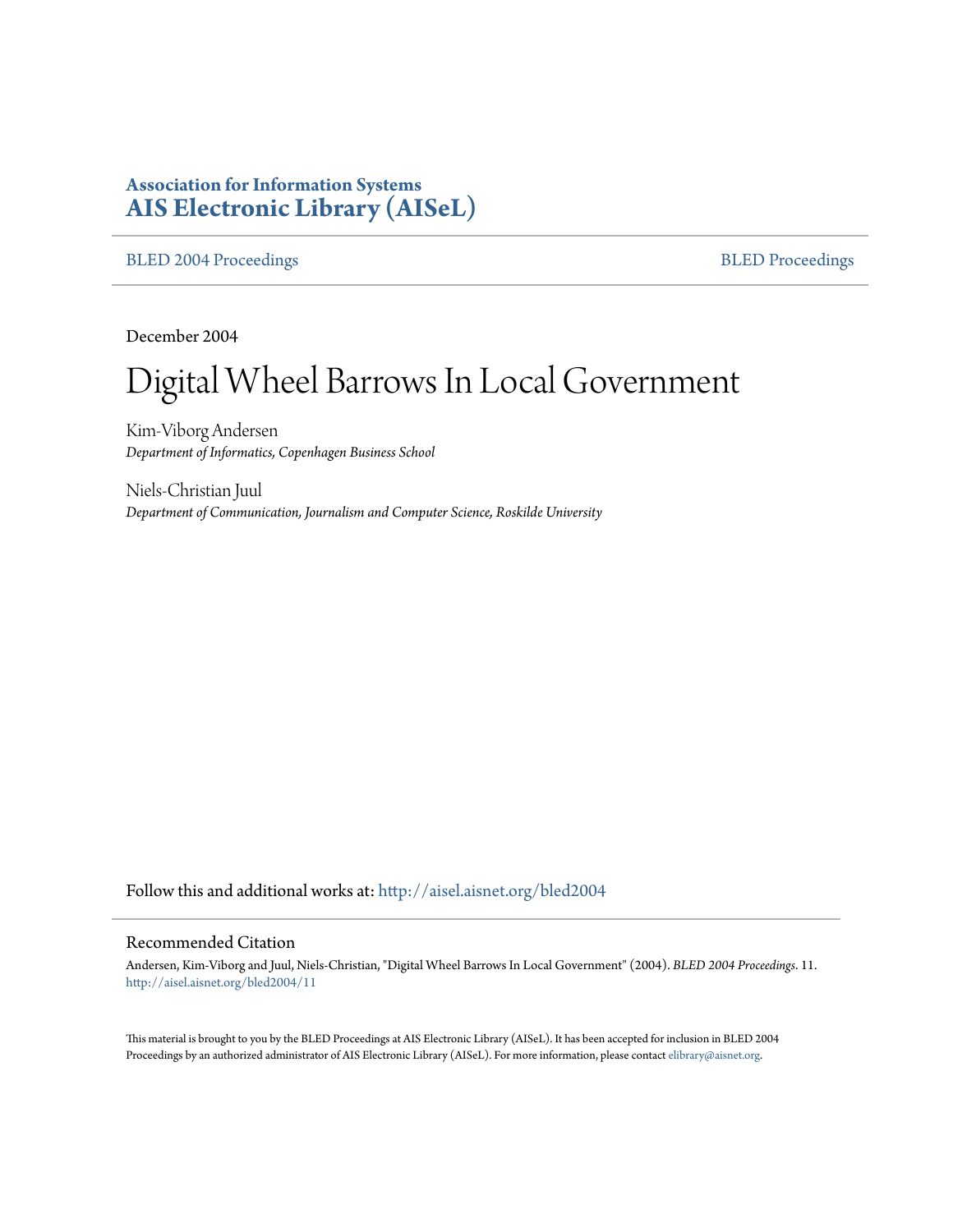## **17th Bled eCommerce Conference**

#### **eGlobal**

Bled, Slovenia, June 21 - 23, 2004

# **Digital Wheel Barrows In Local Government**

#### **Kim Viborg Andersen**

Department of Informatics, Copenhagen Business School, Denmark andersen@cbs.dk

#### **Niels Christian Juul**

Department of Communication, Journalism and Computer Science, Roskilde University, Denmark ncjuul@acm.org

#### **Abstract**

*This paper finds through a vertical and horizontal study of local municipalities and health data network, that government has excelled in acquiring and re-using data in a digital format. The continuously and successful reliance on transaction and process improvements is contrasted by no or only marginal use of data to improve the core of services. The study suggests that most data are available in the least end-user oriented processes and that government appears to be reinforcing, rather than leveling, this imbalance.* 

### **1 Introduction**

Despite the rapid IT uptake in organizations, the research on the relationship between organizations and IT has not or only marginal undergone changes during the past ten years (Myers, Paré and Urquhart 2000). Throughout the 1970s, 1980s and 1990s researchers pointed to that digitalization should be approached from not only the technology domain arguing that changes in technical opportunities are mediated by a rather complex interaction between technology and organizational structures, actors (Leavitt 1970; Marcus 1983; Zuboff 1988).

Although we have witnessed a transition towards the networked and imaginary organization in the IT-literature (Hedberg, Dahlgren, Hansson et al. 1998), the two cases explored in this paper demonstrate a high focus on transactions and re-use of digital data (Coase 1937; Coase 1960; Williamson 1975; North 1981). Government appears to be keen on using IT as a technology to substitute activities and people rather than using IT to assist in analyzing the activities and the possible improvement of these. By large, IT has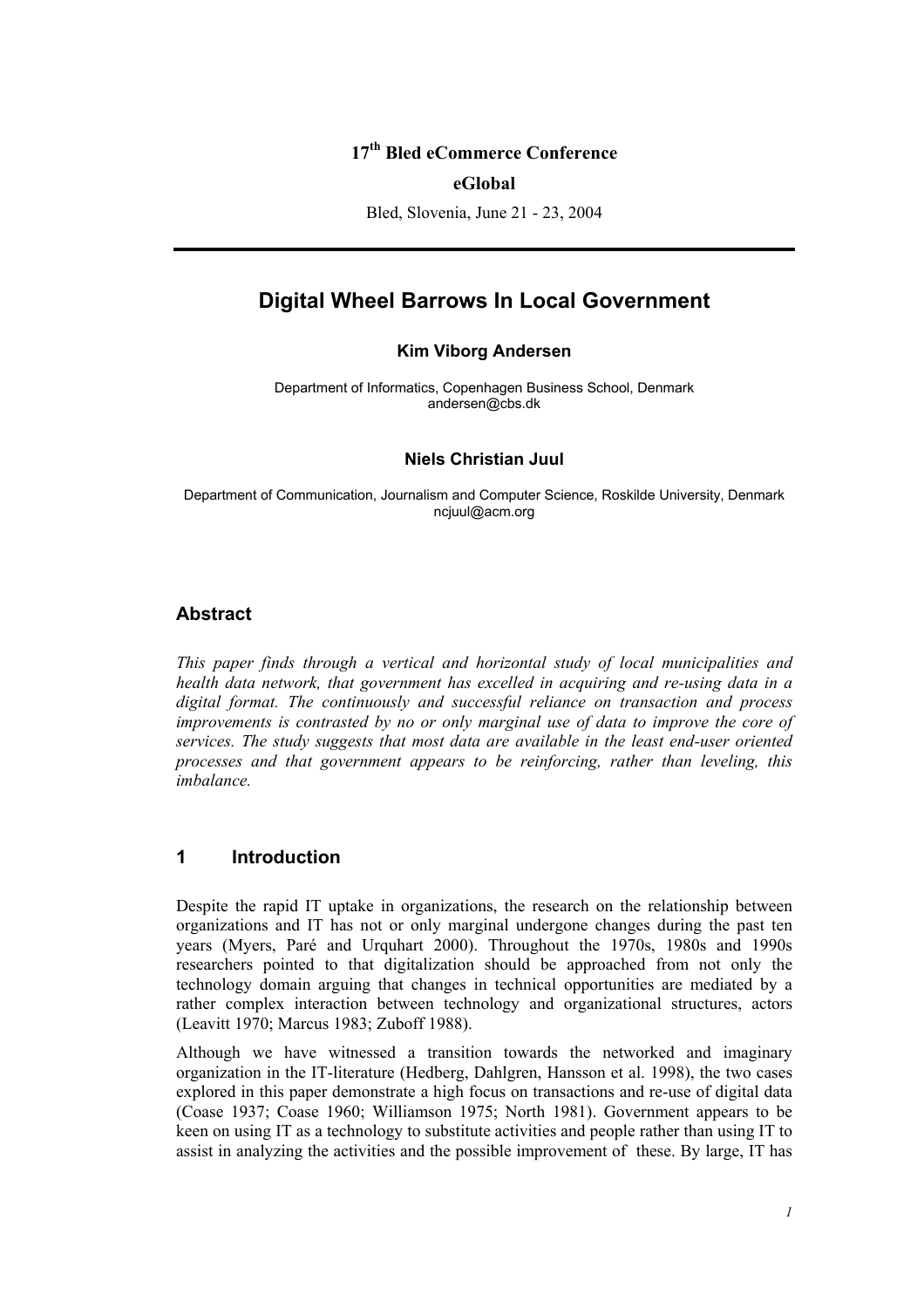been diffused along existing structures and within areas least involved with customer interactions.

This paper examines governments'

- i) ability to use data for transactional purposes within their own domain,
- ii) capability to exchange data across organizational boundaries, and
- iii) use of data to enhance their services.

All three areas are within what technically could be expected to have evolved after the widespread adoption of computers and connectivity network capacity being installed.

In the paper we identify a continuously and successful reliance on transaction and process improvements and no or only marginal use of data to improve the core of services. The obsession on getting yet bigger and more digital wheelbarrows, digital storage containers as well as digital waste dump sites outweighs the attention on how governmental services can be improved and transformed. Thus, whereas the figures on the overall uptake of IT in government are encouraging, the uptake of Intranet is discouraging since this holds the potential to cement and create barriers of accessibility and transparency.

Furthermore, the paper reveals that even when process and transactional improvements occur, institutional arrangements and governmental payment and reimbursement schemes can make actors and institutions reluctant to report such impacts facing that budget costs etc. might be the consequence of such reporting.

The paper relies on data from a quantitative, survey study on IT-uptake in municipalities and a qualitative study on the uptake of the Danish national health data network, MedCom.

# **2 The Uptake Of Computing**

Studies have pointed to the emerge of a digital infrastructure in the local government during the 1980s and early 1990s with document management systems as the key application area (Northrop, Kraemer, Dunkle et al. 1990; Kaneda 1994; Hertzum 1995). Reading the studies from the 1980s and early to mid 1990s, one could expect that the use of data has shifted from a transaction focus to a more analytical focus and thereby had enabled analysis on for example the quality of the services and using information systems to help detect fraud with public services.

A turning point for the adoption of IT surfaced in the mid 1990s. Within three years from 1993 almost every agency began utilizing electronic archives, management, or mail systems with 1995 being the peak for introducing these technologies. By 1996, about onethird (35 percent) of the national government, 51 percent of the municipalities and 64 percent of the counties reported electronic handling of incoming mail and electronic case handling.

Although the uptake of IT by government has progressed since the mid 1990s, government still transmit document between governments rather than with the citizens and companies. Thus, in 2003 about 30 percent of the public sector institutions received more than 25 percent of the documents in digital format from other public organizations, whereas only 14 percent of the public sector received more than 25 percent of documents in digital format exchanged with citizens and 18 percent with companies (Table 1).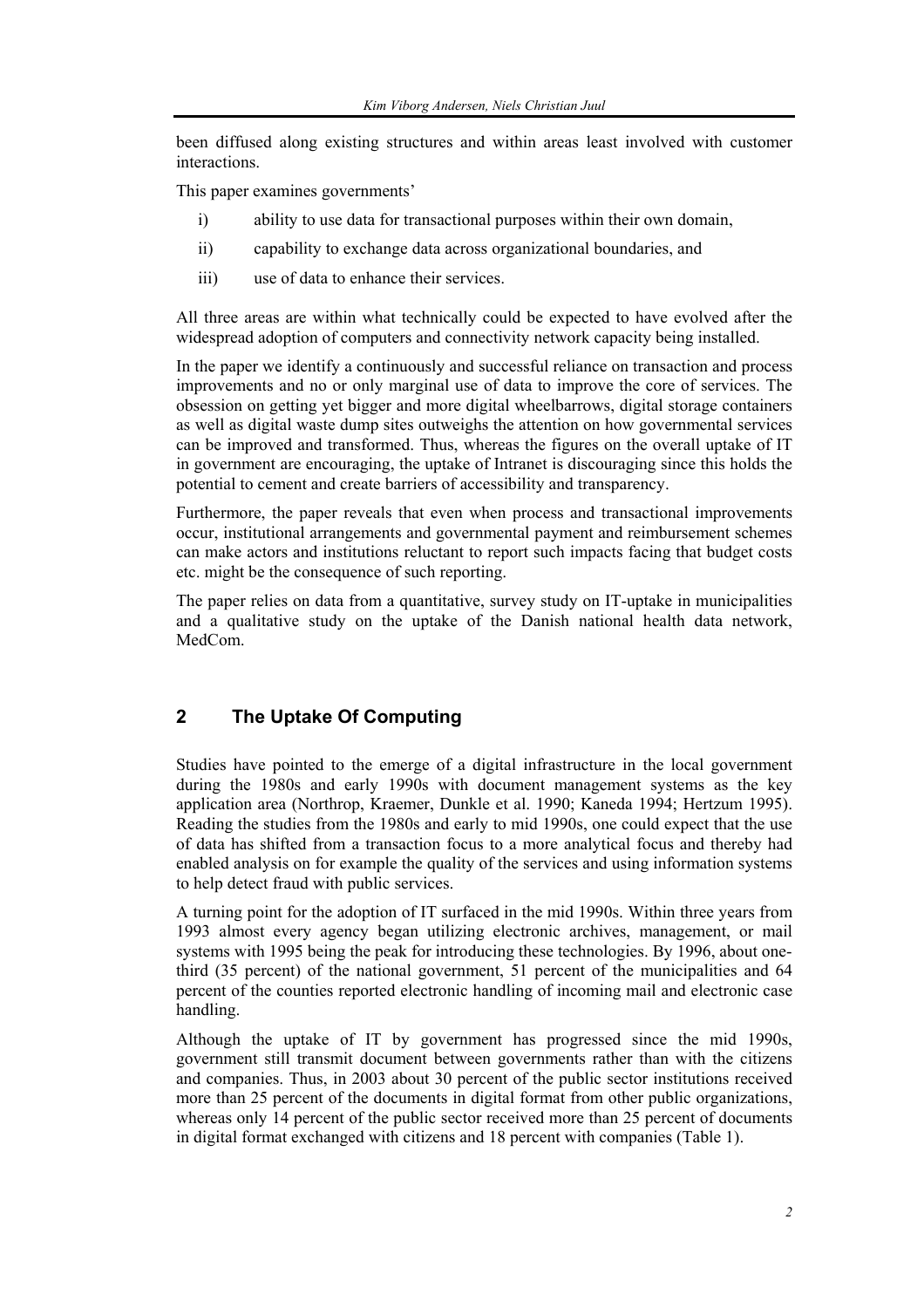|                            | Percentage of public sector organizations receiving more than 25<br>percent of document in digital format |  |  |  |
|----------------------------|-----------------------------------------------------------------------------------------------------------|--|--|--|
| Citizens                   | 14                                                                                                        |  |  |  |
| Companies                  | 18                                                                                                        |  |  |  |
| Other public organizations | 30                                                                                                        |  |  |  |

*Table 1: Percentage Of Public Sector Organizations Receiving More Than 25 Percent Of Document In Digital Format From Citizens, Companies And Other Public Organizations, 2002 (Percentage)* 

Source*. Statistics-Denmark (2003)* 

# **3 Transactional Use Of Data**

In 2002, 79 percent of the Danish municipalities had an Intranet (defined as more than one department having access to the content), whereas 63 percent of the municipalities had an Intranet in 2001. Also, eight of ten municipalities had an Intranet that encompasses both central administrative offices/ city halls and individual governmental institutions. The primary institutions using the Intranets are in this case eldercare institutions (74 percent), schools (73 percent), public libraries (69 percent) and childcare institutions (68 percent) (Statistics-Denmark 2002, 2003). The high penetration of Intranet is below explored with respect to availability of data and whether larger municipalities less frequent have to re-key data.

#### *3.1 Availability Of Data*

In our survey data from 2002, 88 percent of the respondents state that they have access to shared data bases. Only 26 percent of our respondents reported that they to a larger degree/ often re-key the same data. Shared data bases/ programs encompass accounting/ financial data and document management. Onwards, 70 percent reports that data are available at the desired time and place. Thus, the respondents do not find that they have to spend long time searching for the data when they need them.

Our survey also found that the central offices more frequent than institutions have access to data stored outside their own organization. Thus, the alignment of the data structure is towards the city hall administration, rather than the activities performed at institutional level.

Even more troubling is that we found that the physical planning departments are in the top range of data exchange and data availability whereas schools, childcare, and eldercare institutions are the least frequent to report that data are available across institutions. Thus, most data are available in the least customer oriented processes. On the positive side though is that all areas have availability higher than 50 percent implying that the respondent is likely to find the needed data from institutions at the right time and place.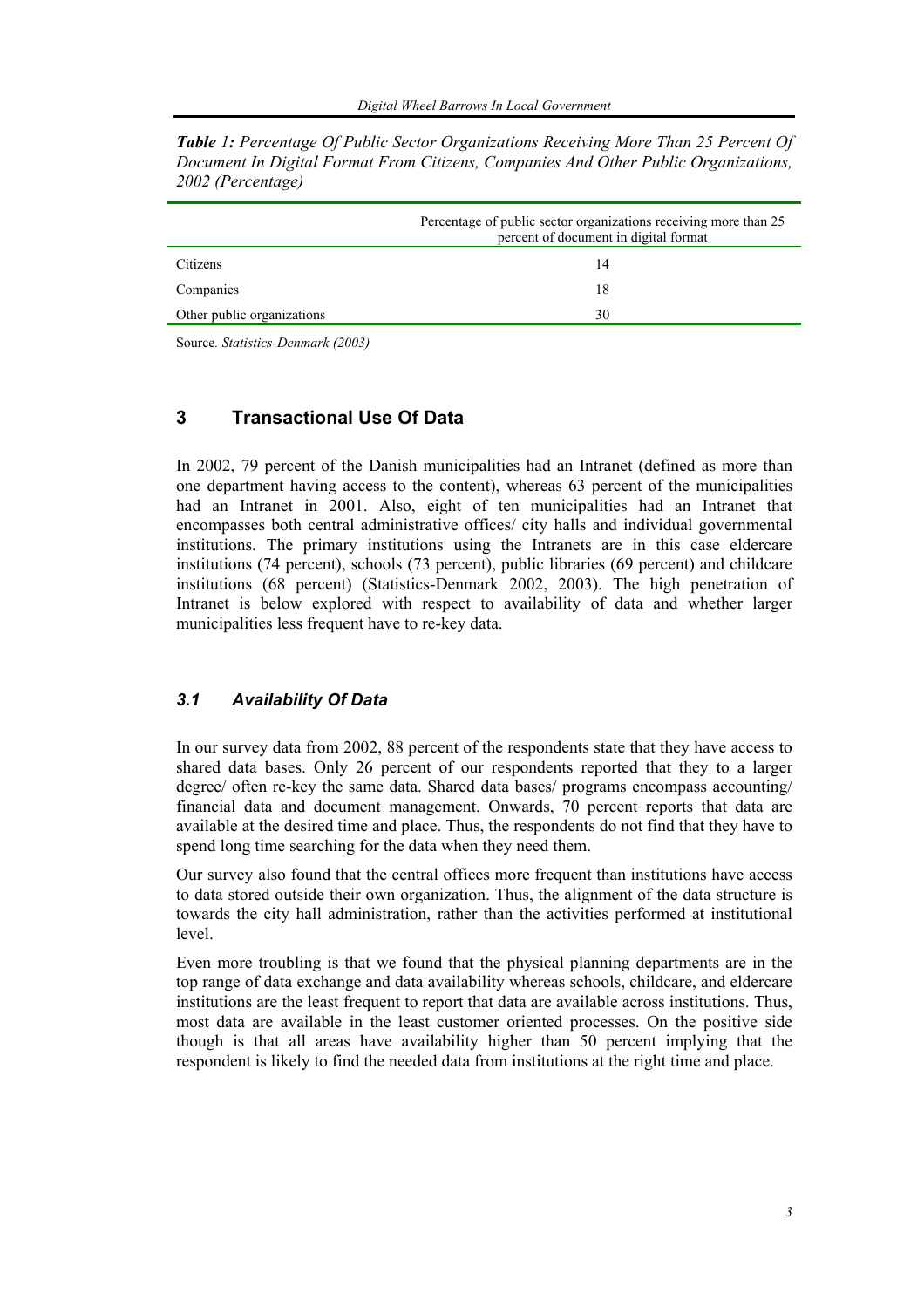# **3.2 The Issue Of Scale And Scope**

Due to more IT resources and more staff trained in process improvement, statistics, etc., we expected that the larger organizations would less frequent re-key data that they receive in digital format. This argument of return to scale holds firm belief in the economic literature on (dynamic) economics of scale and scope.

*The scale arguments* have been rooted in (more) effective use of indivisible production factors, switching costs, geometric properties and reserve machinery/ maintenance in a static or dynamic learning (decrease in marginal costs). The *scope argument* argues for the economic rationality in having different activities under the same roof (decrease in total cost). Along the same line, one could expect that the larger organizations have greater returns to scale in areas as social security (Ingelstam and Palmlund 1991; Scheepers 1994) (Scheepers 1994) and police (Northrop, Dunkle, Kraemer et al. 1994).

Yet, with a γ-value at 0.23 and a p-value at .0321 we found a weak but *positive correlation between size of the municipality and the re-keying of data*. Although the majority of the municipalities report that they do not or only rarely re-key the same data twice, the statistical test suggests that the larger municipalities are more likely to re-key the same data. Close to one-third (29 percent) of the larger municipalities report that they re-key the same data. More than two-thirds of the respondents in the municipalities with less than 10,000 citizens responded that they never or only to a limited degree have to rekey data.

| Number of<br>citizens | Are the same data entered more than once? |            |                               |              |        |
|-----------------------|-------------------------------------------|------------|-------------------------------|--------------|--------|
|                       | At no or only<br>limited degree           | Some times | Often or to a<br>large degree | Total        | γ      |
|                       |                                           |            |                               | (N)          | P      |
| < 10,000              | 69%                                       | $10\%$     | 21%                           | $100\%$ (48) | 0.23   |
| 10,000-20,000         | 59 %                                      | $14\%$     | 27%                           | $100\%$ (44) | 0.0321 |
| >20,000               | 46 %                                      | $26\%$     | 29%                           | $99\% (35)$  |        |

*Table 2: Re-Keying Of Data Correlation With Number Of Citizens* 

Note*. The answers are transformed from a seven point Lickert Scale* 

Various explanations could aid our understanding of the picture formed by the data displayed in Table 2. Large municipalities are likely to have *more divisions* and institutions and therefore are likely more frequent to be in need for transmitting data. As a result of the large frequency, they will be more likely to experience to re-key data.

Onwards, larger municipalities might have *more IT applications* that fail to exchange data automatically. For example, the case worker extract data from one application and have to enter the very same data in possible two other application such as e-mail client and case handling application.

# **4 Analysis Of Data**

The previous section demonstrated the use of digital wheelbarrows to transport the data from one institution to another. IT enables transportation of data from individual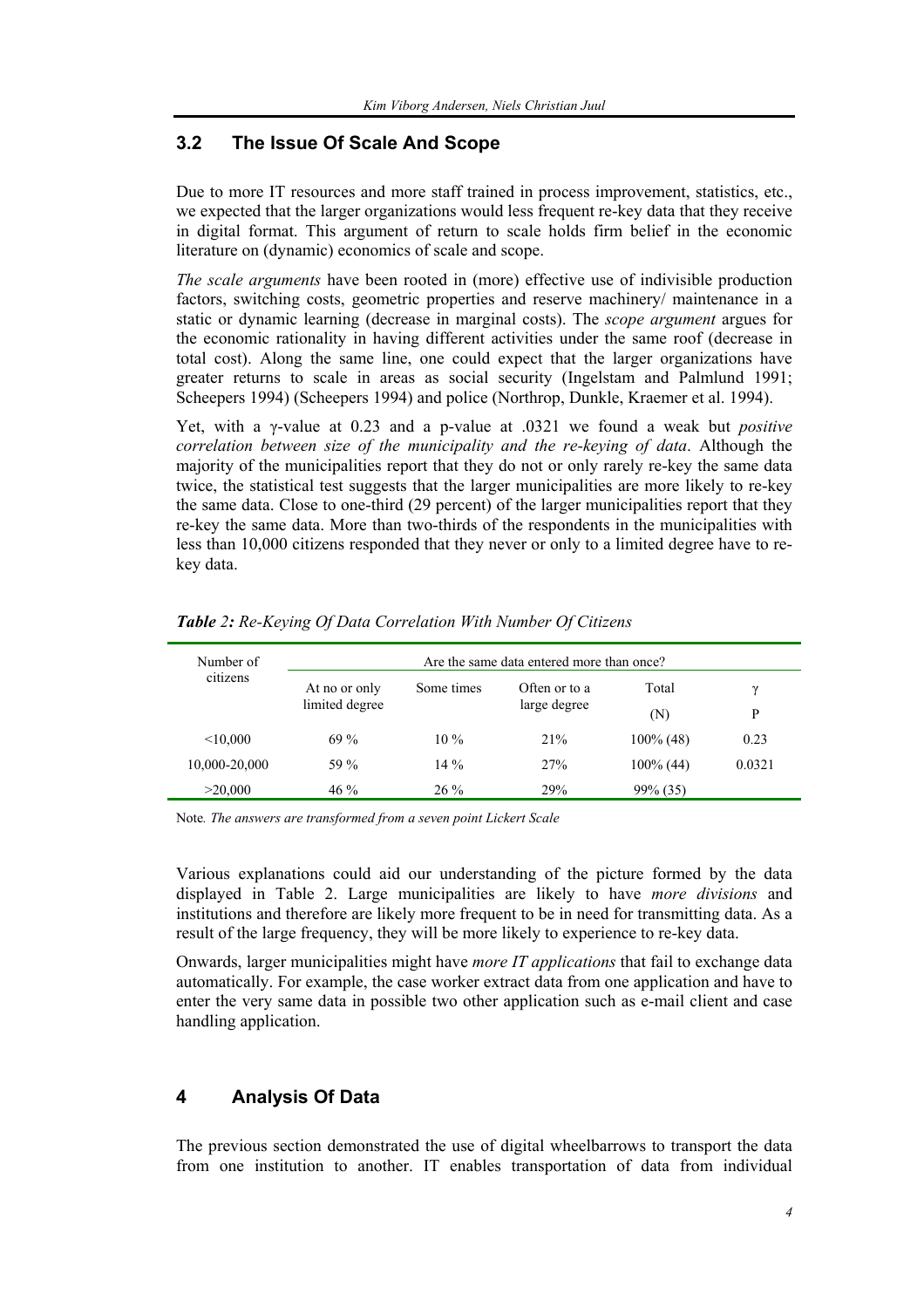institutions to central functions within the city hall/ municipality central administrative functions. The areas that are least likely to have direct customer involvement/ relevance are the ones with the most reported data availability.

The second overall area we address in this paper is whether the use digital wheel barrows is accompanied by analytical processes where the data are used as input to gain insight in the quality improvement of the services. Only about half the respondents reported that data were used for other purposes than transactions. There is no difference on this dimension with respect to size of the municipalities. Thus, after the transportation process are encapsulated in digital containers or forwarded through intranets and network drives as if they were waste dump sites. There are limited practices on how to move from the transactional mode to the analytical phase.

Resounding the concerns expressed above that data availability was highest in the noncustomer oriented processes, the field of data analysis show similar results. The physical planning are the most frequent to use data to gain new insight and redesign the quality of their services. 52 percent report this whereas only 41 percent and 42 percent respectively of the cultural and daycare institutions report analytical use of data.

Despite the low frequency of analytical mode of data usage, 61 percentages of the respondents do not identify major inhibitors for this to start. 21 percent find substantial barriers for analysis of data. The barriers we have found most critical are

- The cost of the technical applications and implementation
- The overall readiness to start analysis
- The lack of technical appropriate software

The importance of technical barriers for progressing with collection and analysis of data varies with the size of the municipality. The larger the municipality, the less important are technical barriers. Analyzing the correlation between size (number of citizens or total expenditures), we found a negative correlation (-0.26, -0.25) for number of citizens respective total budget as explanatory variables for the variance in the respondents' perception of the importance of technical barriers. The overall correlation is about the same whether measuring size by number of citizens or budget. Yet, there is significant different distribution for the mid-size municipalities' perception. If taken the number of citizens as an indicator, 62 percent found technical barriers not to play an important role.

| Number of<br>citizens | How important are inadequate technical solutions as a barrier for the municipality's<br>collection and analysis of data? |        |                      |           |         |  |  |
|-----------------------|--------------------------------------------------------------------------------------------------------------------------|--------|----------------------|-----------|---------|--|--|
|                       | No or only limited<br>importance                                                                                         | Some   | To a large<br>extent | Total (N) | ν<br>P  |  |  |
| < 10.000              | 48 %                                                                                                                     | 19%    | 32%                  | (31)      | $-0.26$ |  |  |
| 10,000-20,000         | $62\%$                                                                                                                   | $7\%$  | 31%                  | (29)      | 0.0443  |  |  |
| >20,000               | 68 %                                                                                                                     | $21\%$ | 11%                  | (19)      |         |  |  |

*Table 3: Number Of Citizens Correlated With Perception Of Technical Barriers For Data Collection And Analysis* 

*Note. The answers are transformed from a seven point Lickert Scale* 

Using the budget as an explanatory variable, confirm the negative correlation ( $y=-25$ ) between size of the municipality and their view of inadequate technical solutions as a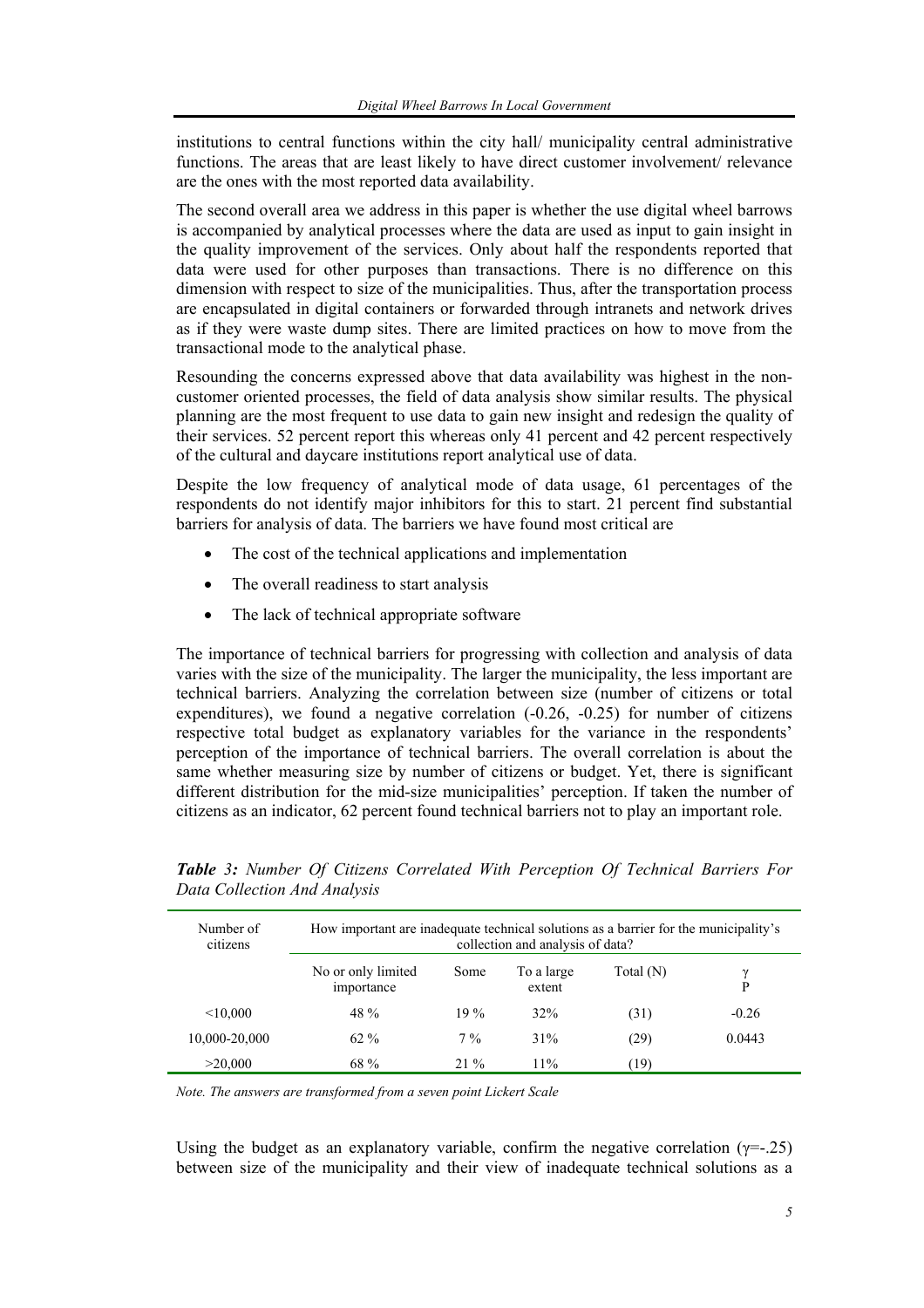barrier for the municipality's collection and analysis of data. For the mid-range municipalities, however, 42 percent view these as important when correlating the expenditures and technical solutions, whereas 31 percent of the mid-range municipalities measured by population size agreed to this.

How important are inadequate technical solutions as a barrier for the municipality's collection and analysis of data? Total expenditures (Million USD) At no or only limited extend Sometimes To a large extent or often Total  $(N)$  $\gamma$ <br> $\mathbf{p}$  $\leq$ 50 % 25 % 25% 25% 100% (24) 50-113 52 % 6 % 42% 100% (31) -0.25 0.0380

 $> 113$  74 % 17 % 9% 100% (23)

*Table 4: Total Expenditures Correlated With Perception Of Technical Barriers For Data Collection And Analysis* 

Note*. The answers are transformed from a seven point Lickert Scale* 

# **5 Exchange Between Governmental Units And Between Government And Private Sector**

With between two-thirds and three-quarters of all letters of discharge (68 percent), laboratory test results (74 percent), and prescription letters (77 percent) in December 2003 (MedCom 2004), the Danish national health network has been successful in linking the private general practitioners (GP) and pharmacies with the governmental run hospitals, laboratories, and state-run health insurances. Yet, the governmental actors are the least successful actors with only 21 percent of the messages to and from the municipalities and 59 percent of the reimbursement notifications from the health insurance being included.

With an annual flow of more than two millions messages the network has gained transactional success using the EDI-technology. During the late 1980s and early 1990s extensive literature on EDI in health sector surfaced. The literature did not so much address the technical problems per se or the problems with computers. Rather the focus was shifted on how to use EDI inter- and intraorganizationally. Since then, a massive development in the application and communication channels and improved user ability has emerged. EDI is now regarded as the simple form of communication between organizations and individuals. The has also been published several studies suggesting that negative lock-in impacts could occur with regards to costs of service and reduced ability to innovate the communication.

In 1992, Fuen County initiated the development of the Fuen health data network. Communication was established via an electronic mailbox wiring hospitals, general practitioners (GPs), pharmacies, and the regional health insurance. The health data network involves communication with letters of discharge from hospitals to GPs, laboratory and radiology reports to the GPs, prescriptions from GPs to pharmacies, current information on the occupancies of the hospital departments, waiting lists, treatment procedures etc. from the hospitals to the GPs, reimbursement forms from the GPs and pharmacies to the regional health insurance, and medical information from the wholesale suppliers to the pharmacies/ doctors. The communication follows the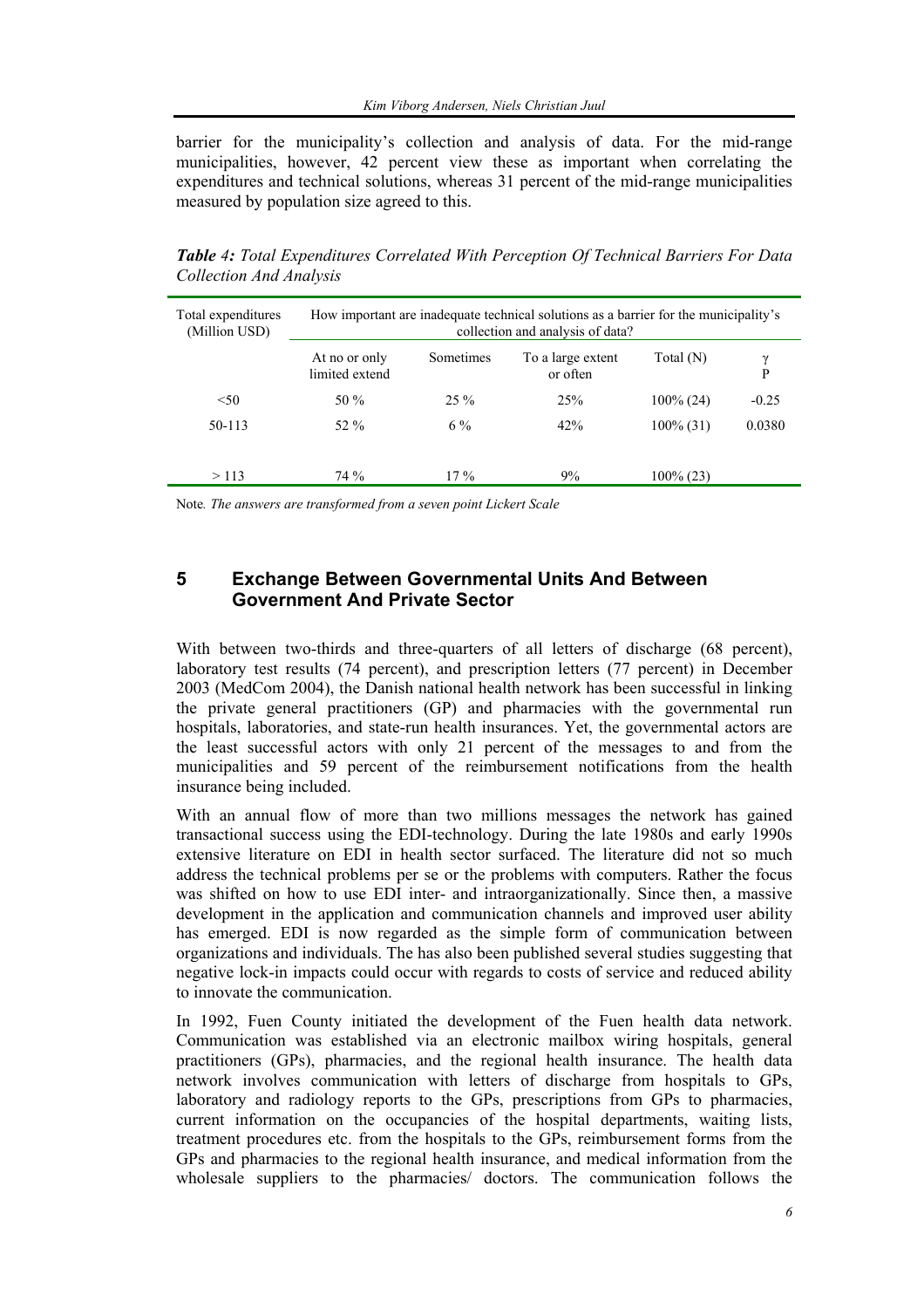Electronic Data Interchange for Administration, Commerce and Transport (EDIFACT) developed by the UN and approved by the International Standards Organization (IOS) and Comite European de Normalisation (CEN).

Figures 1 displays the number of messages per month from the very start of the health data network, whereas Figure 2 displays the relative diffusion of the messages as compared to the total number of messages.



Discharge Letters - - - - Laboratory Reports - - - Prescriptions

*Figure 1: Number Of Messages, 1992-2004* 



*Figure 2: Discharge Letters, Prescriptions And Referrals, 1997-2004*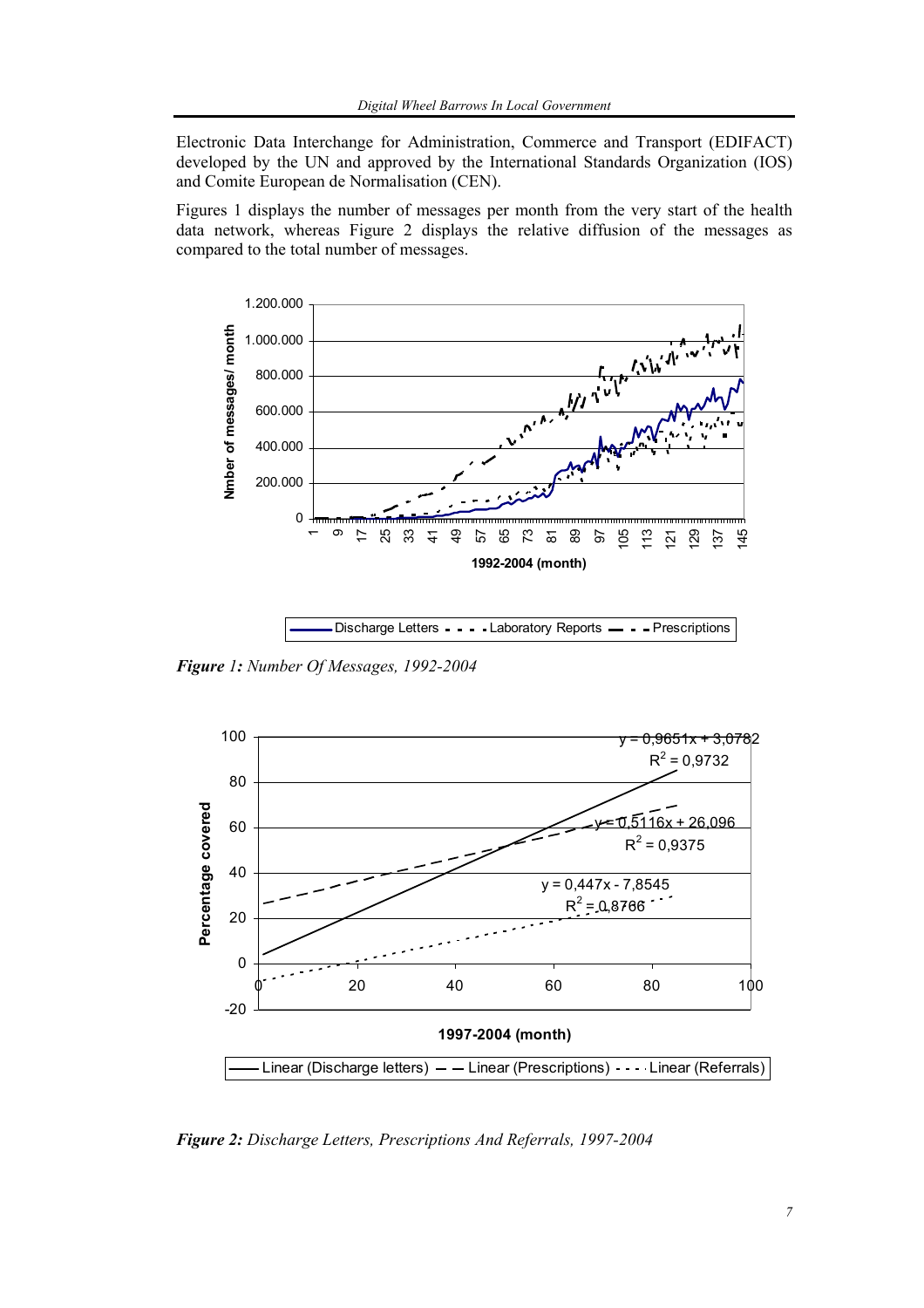Quick laboratory response is critical for increasing or expanding the number of patients treated, such as the case for adjusting the medication for diabetics. Though our data show mixed impacts on the networks' impact on timely laboratory response, it must also be kept in mind, that the incentive to report major impact on faster treatment etc. can be underestimated due to financial motives.

Doctors' practices receive payment from the general health insurance. If they were to report major time reductions, the standard fees for the treatment of each patient might be reduced accordingly. A clearer impact can be identified when the question is rephrased and asks about time reduction in handling laboratory responses and letters of discharge. Here we witness time reductions up to an average of five minutes for receiving letters of discharge.

The net-benefit for the hospital and others has been low or even counter-productive due to the double-administration. In addition, the reason for not using computers in the doctors' practice was during the later part of the 1990s often explained by economic and professional arguments, rather than technical or unfamiliarity issues. Though the economic resources for developing the network is claimed to be sufficient, funding for transferring from one system to another might have slowed down the implementation process.

Before the network was established, the status of the computer facilities at the doctors' practices, the clinical departments at the hospitals and the laboratories were surveyed. Within the doctors' practices, about half of the respondents reported that they have used computers in their correspondence with national health insurance less than six months prior to the time that the connection to the network was established. The other half used it for more than six months. Yet, about two-thirds of the doctors have had electronic patient records more than six months prior to using the health data network.

While there has been a substantial pressure from the county administration and at the national level, the intended users' need for the network varies. In general however, the need is sufficient to establish an interest and a commitment. About half of the respondents reported to have no discussions or plans for which educational requirements or challenges to the organization of the workplace could be posed by the network. With a general commitment to improve the treatment of patients, most of the initiatives are made, however, behind the curtain, i.e. administrative procedures. At the pharmacies, for example, more than three-quarters of the prescriptions is received through the network. The rest is either called in by phone or sent by fax. Furthermore, all prescriptions are computed in their internal computer-system allowing them to expedite billing to the national health insurance and print labels for the drugs.

By contrast, in the pharmacies' communication with the administration in the municipality, the records at the pharmacies are printed and then sent by s-mail to the municipalities. In the municipality, the records are entered again. Here, we point to an obvious need for the network. Yet, this seems to indicate that most of the participants, public or private organizations still think of networking as an internal matter, rather than as an interorganizational data network. One of the reasons for thinking this way is the relative limited resources for the network, especially in municipalities and hospitals. Another reason is --as suggested earlier-- economic motives. The limited personnel resources and economic resources are in most cases linked very closely.

As revealed in the previous section, the health data network had considerable success if measured by the *number of users*, their *satisfaction with the interface*, *time-reduction* in receive/ recording responses from pharmacy or letter of discharge, transmission of prescription, and retrieval of information. However, the network had *little or no impact on treatment*, *communication pattern, and organizational issues*.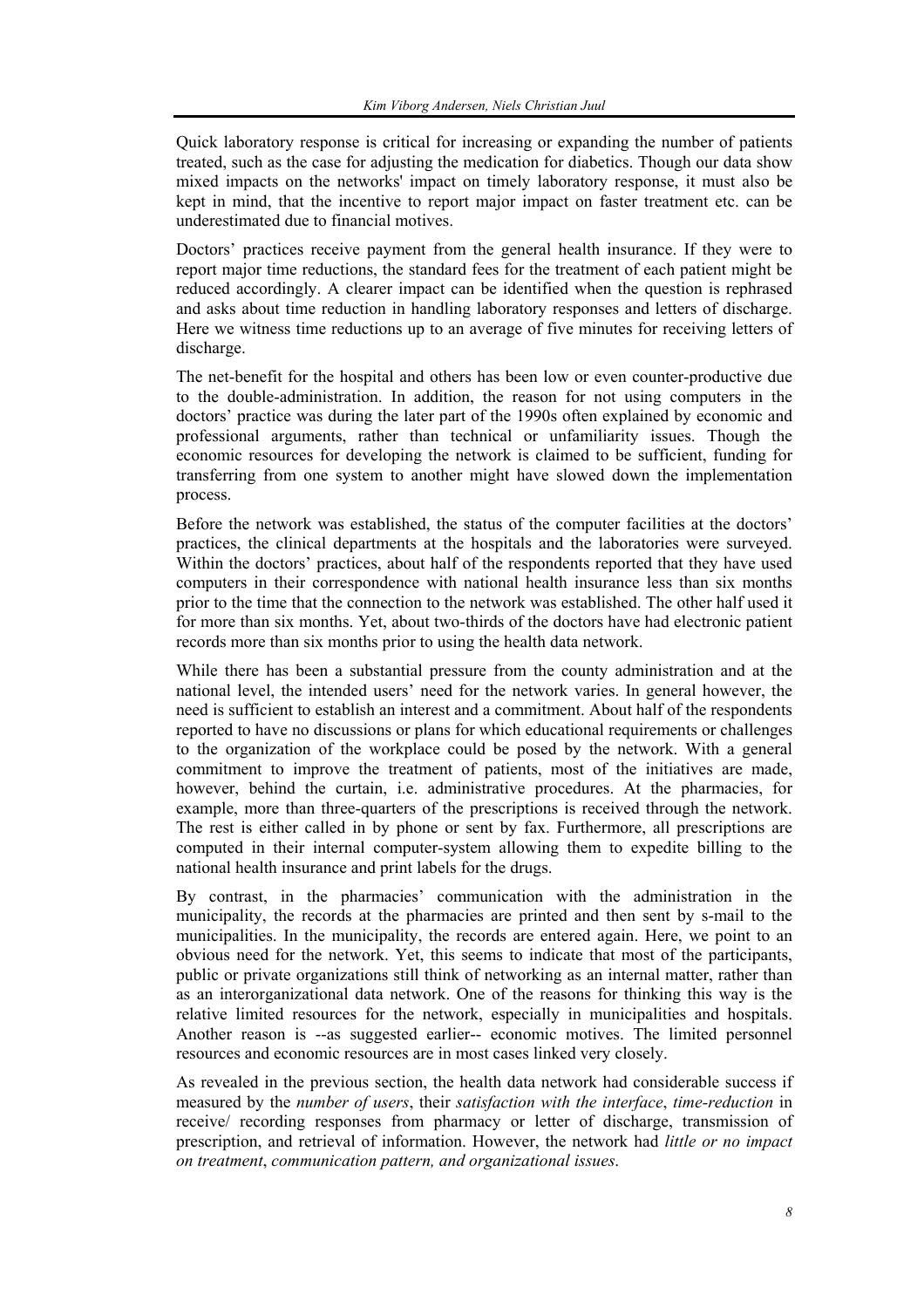In developing and implementing the network, multiple actors have been involved. The increased policy attention received from international, national and local levels of government as well as from the private sector, also contributed to its recognized success. Besides, at the national and international level, multiple political and corporate actors have been advocating for the establishment of a network allowing the participating sectors to communicate faster and with increased accuracy.

There is a multitude of institutions and actors involved in the network, each with a different need for being informated. For example, while the GPs' need to be informated might be high, they might not want to expose possible cost reductions as a consequence of their investment in IT, since the reimbursement per patient from health insurance will likely be reduced. Similarly, through computerization the hospitals can possibly save a part of their administration costs, though it is very difficult to estimate who and how much is saved by investing and participating in IOS, such as EDI.

For example, in a publication the Danish Ministry of Technology and Research estimated that about 30 percent of the manpower resources at the hospitals are used for documentation and administration. They expected similar resources to be used at the GPs (DMITAR 1994). It is no surprise that this conclusion elicited a feverish response from the professional organizations and the hospitals. The 30 percent were taken from an American survey, which, they argued, was not applicable on the Danish health policy area. The quarrel ended with the Ministry withdrawing the estimate.

In sum, the health data network is successful but primarily and early on in the private sector and scattered in regions. This success has not led to initiatives from the health insurance to cut overall costs. This is partly due to that administrative costs at the GPs is a fraction of the total costs and in the hospitals where the administrative costs amount to about 30 percent, the adoption of the MedCom has been scattered and it is yet to be demonstrated that the overall impacts had led to actual saving.

## **6 Conclusions**

This paper has demonstrated that local government has excelled in acquiring and using the digital wheel barrows in the areas of municipalities' internal communication and among the actors involved in the national health data network.

The transaction oriented health data network could imply that *local and corporate autonomy* is essential to foster and stimulate innovations. The GPs and pharmacies being wired are the engines behind the diffusion of the data network. The relatively small scale of the network makes changes and quick feedback possible. National systems might come too late, address misleading or wrong issues, and hard to change. We found a bottom-up organizational process for such systems much more attractive. Thus, network should emerge at the lowest level possible (in this case at the county levels) initiated by local actors and interests, although this could challenge the control and autonomy of the Ministry of Health. Bureaucratic and professional resistance and issues of privacy are likely to be substantial barriers for not only the completion of such a network and for development of similar network.

The paper has highlighted the centralization with the city hall office being more likely to receive and access data from the individual branches of local government than vice versa. Onwards, we pointed to that the areas far away from the customers are the more successful areas for data exchange. The health data network is an example of this and in the municipality we identified the area of physical planning as the most frequent area of data exchange.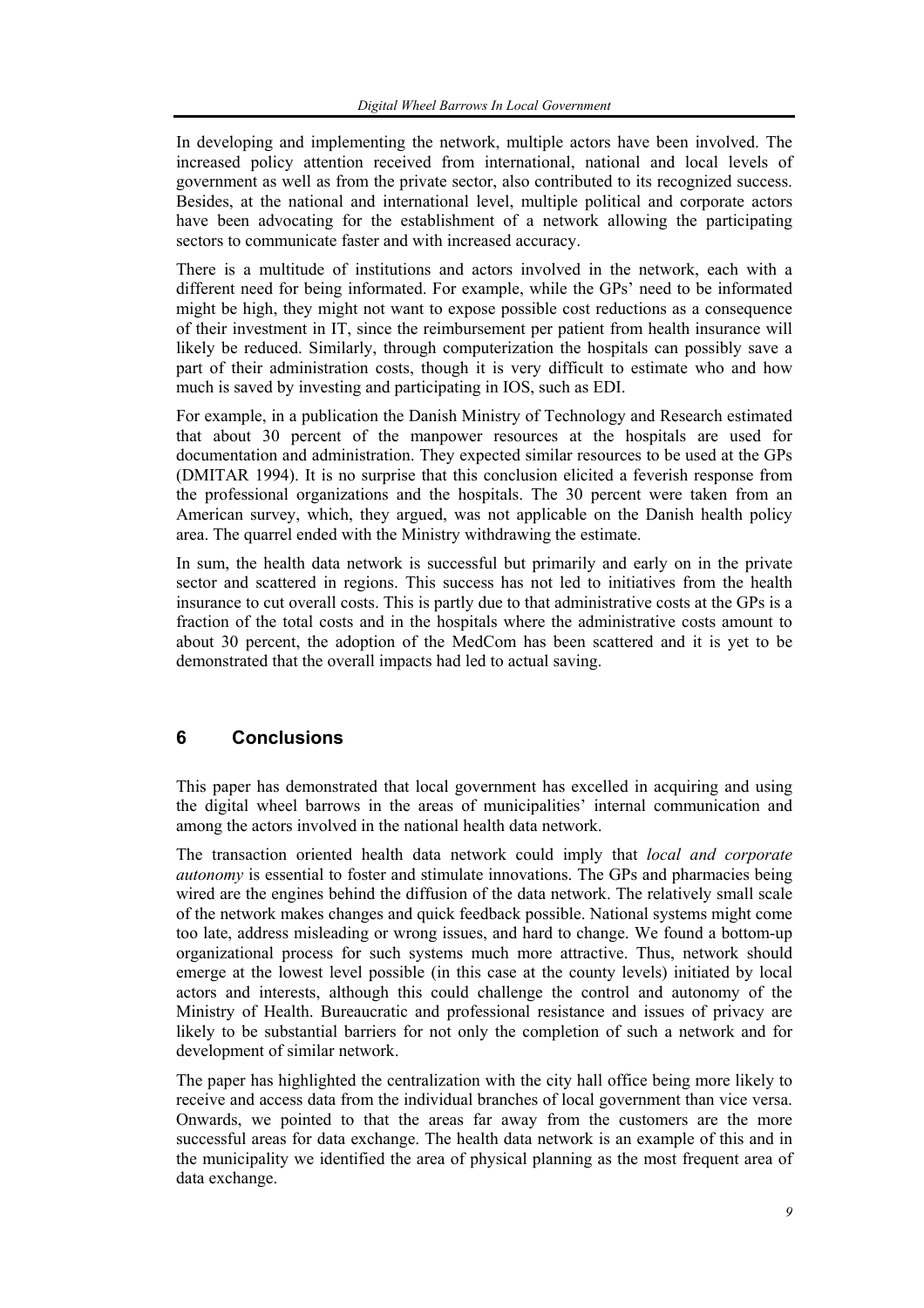Although the health data network has progressed beyond solely using digital containers and digital waste dump sites, we found limited analytical use of the data in municipalities. These highly alerting findings are propelled even further by the fact that the physical planning is leading the pack of the analysis efforts, whereas the areas with most and most frequent customer interaction give in.

#### *Acknowledgement*

The work underlying this paper has been financed by the Danish Development Center for E-Business and in part also by the IT-University in Copenhagen. We are in debt to Ib Johansen from the National Health Data Network who has provided quantitative data on the diffusion of the network. Sara Korzen-Bohr and Lea Holdesen have assisted in collection and statistical analysis of survey data.

#### **References**

- Andersen, K. V. and Juul, N. C. (2002). Integration af data i de danske kommuner. Working paper. København, Institut for Informatik ved Handelshøjskolen i København.
- Andersen, K. V. and Nicolajsen, H. W. (2001). Digital Strategies for Organizational Change. European Conference on Information Systems (ECIS), Bled, Slovenia.
- Coase, R. H. (1937). "The Nature of the Firm." Economica **16**: 386-405.
- Coase, R. H. (1960). "The Problem of Social Cost." Journal of Law and Economics **3**: 1- 44.
- DMITAR (1994). Infosociety 2000. Copenhagen, Danish Ministry of Information Technology and Research.
- Hedberg, B., Dahlgren, G., Hansson, J., et al. (1998). Virtual Organizations and Beyond: Discover Imaginary Systems. New York, Wiley Series in Practical Strategy.
- Hertzum, M. (1995). "Computer Support for Document Management in the Danish Central Government." Information Infrastructure & Policy **4**(2): 107-129.
- Ingelstam, L. and Palmlund, I. (1991). "Computers and People in the Welfare State: Information Technology and Social Security in Sweden." Informatization and the Public Sector. **1**(2): 5-20.
- Kaneda, T. (1994). "Informatization Experience of Japanese City Governments During the 1980s: The Period When the Widespread Use of Personal Computers Forced City Governments to Change Their Information Processing." Informatization and the Public Sector. **3**(2): 149-161.
- Leavitt, H. (1970). Applied Organizational Change in Industry: Structural, Technological and Human Approaches. Management and Motivation. V. H. Vroom and E. L. Deci. Middlesex, Pinguin.
- Marcus, L. (1983). "Power, Politics, and Mis Implementation." Communications of the ACM **26**(6): 430-444.
- Myers, M., Paré, G. and Urquhart, C. (2000). Three Perspectives: If Markus' 1983 Classic Study, "Power, Politics, and Implementation" Were Being Reviewed Today. International Conference on Information Systems, Brisbane.